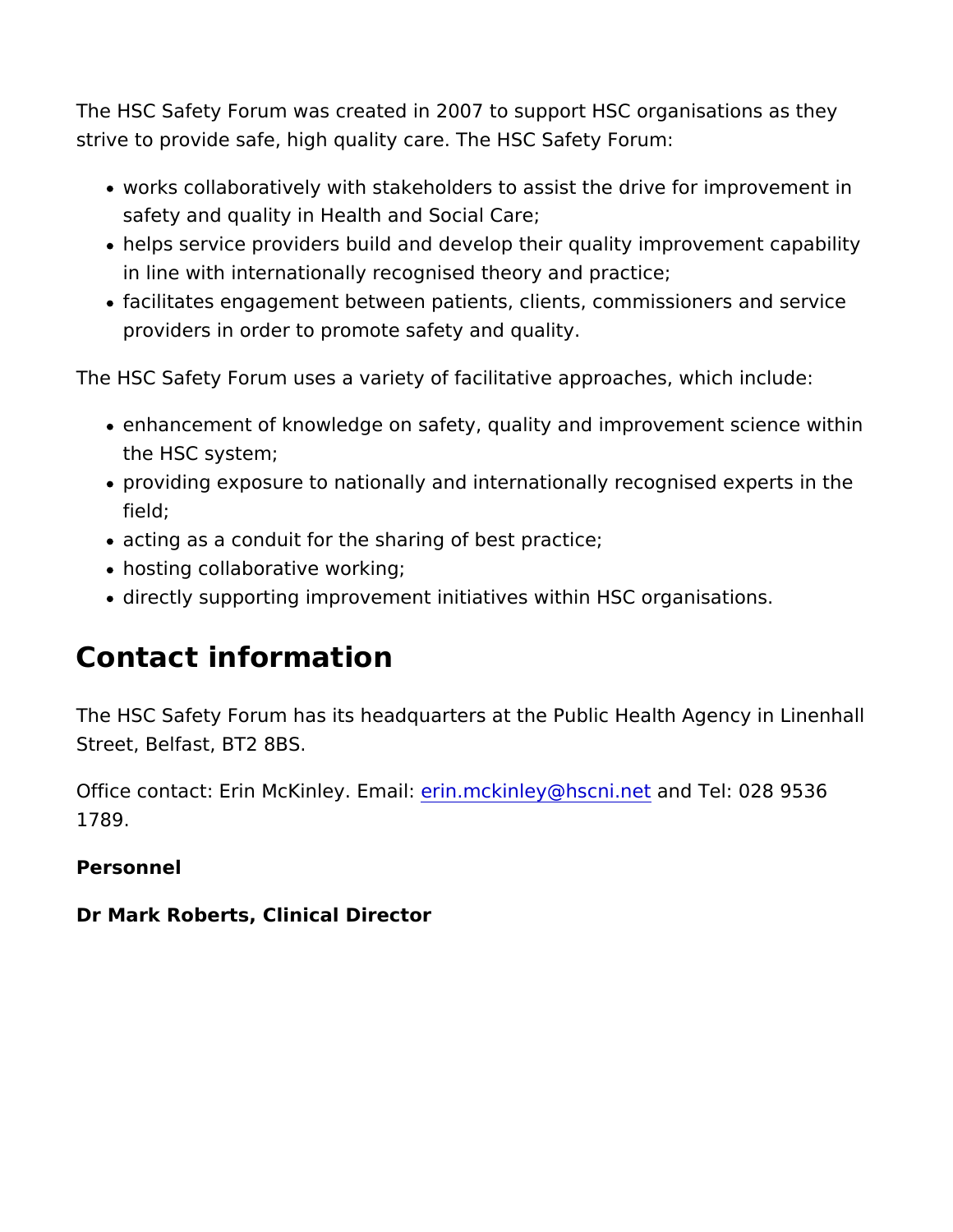

Reportedly, the Native Americans had a saying: The most important

thing in this life is to be a good ancestor. I want us to continue to build on the work of our predecessors and help pass on an even better organised, more effective and person-centred health and social care system.

Dr Jackie McCall, Clinical Lead

Janet Haines-Wood, Regional Patient Safety Advisor

Levette Lamb, Regional Patient Safety Advisor

Dawn Clarke, Office Manager

Joanne McCloskey, Personal Secretary/Admin Support